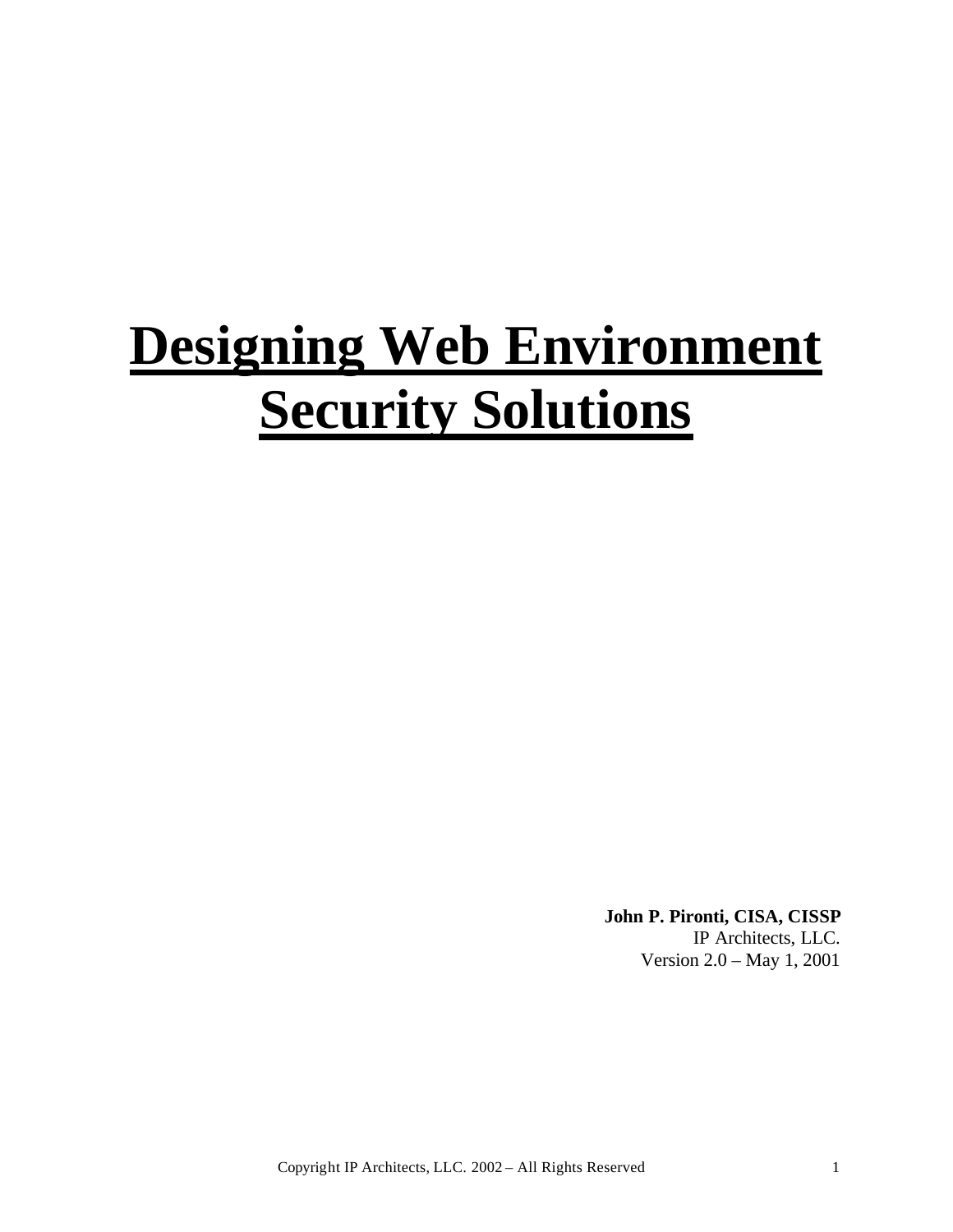The world of electronic business has evolved from "brochureware" web sites to fully dynamic and interactive user experiences. Information ranging from bank account data to frequent flyer account summaries is now accessible via the Internet. An enhanced level of risk accompanies this new level of access. Security has become an essential aspect of web environment design. The risk of data being accessed and manipulated by unauthorized individuals has many implications. These implications can range from a loss of productivity to correct the misuse, to significant public relations implications in order to rega in customer confidence in using the affected web environments.

There are certain fundamental precautions that can be included in the security design of a web environment to help reduce the risk of malicious activities. It is important to remember that it will be impossible to prevent all types of malicious activities. If an attacker is determined, they will eventually find a way to compromise the web environment. It is also important to gauge the cost of the security solution that you employ in a web environment against the value of the data that you are trying to protect. It is not financially responsible to invest \$500,000 in securing a web environment when the cost of this data being compromised is only valued at \$250,000.

When determining the security requirements for a web environment it is important to review the physical, network, and application elements involved. Each of these elements has its own unique risks, and unique protective measures that should be put in place to manage these risks. These measures should be described in security policy and procedure documents. These documents, when accompanied by strict enforcement, can potentially have as much impact on the maintaining the integrity and security of a web environment as the technology components.

# *Physical Security*

The physical location and placement of the security components included in a web environment can have significant security implications. It is important to limit physical access to the equipment to authorized personnel only. Although this may seem like an obvious consideration, it is sometimes easier said than done. In the 24x7x365 world of the Internet it is easy to lose track of who has physical access to what and why. While posting armed guards in front of your equipment is probably not required, it is important to keep detailed logs of who is handling your equipment and what they are doing. This is important for both a chain of custody in a security audit, as well as extremely helpful in troubleshooting these environments when system failures occur.

In order to protect your web environments from being physically altered you should consider housing them in a quarantined data center environment with access control mechanisms in place. These mechanisms should include photographic identification badges with proximity strips that can be read from proximity readers at access points. It is important to be limit access to authorized personnel only, but it is important not to put so many restrictive measures in place that your staff feels as though they are working in a prison environment. If your employees understand the reasons for the measures you are taking and agree with them they will tend to work hard to reduce the human factors that can compromise a security solution. If they feel as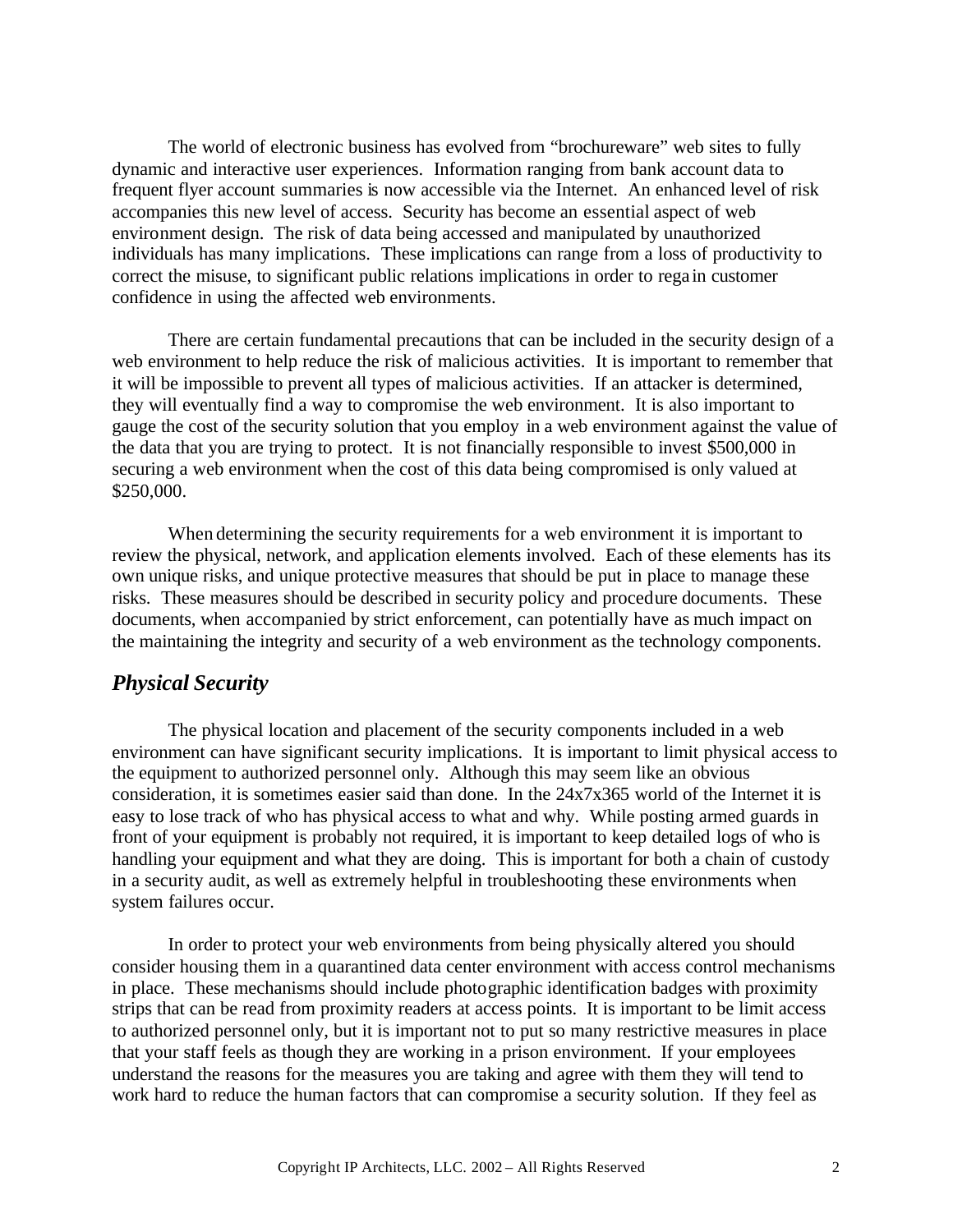though they are being watched and investigated at all times they may actually become an attacker as an act of defiance against you. The most effective way to motivate an employee to be an ally instead of an enemy is to educate them about the risks that you are trying to mitigate, and inform them as to how essential they are in this process.

There are three basic elements that are normally used in physical security authentication schemes for individuals to be granted access to a secure physical environment. These elements are "what they have", "who they are", and "what they know". It is important to consider these elements when designing your web environment's physical security as it relates to personnel access. Photo identification cards with proximity strips built in are a simple and effective method of controlling and auditing access to restricted environments. One common mistake often made when using these cards is the lack of a pin code element. Without the pin code only two of the three critical elements have been met. The photographic identification card with the proximity strip can be misplaced or stolen, but when accompanied with a pin code for access the intruder will have to gain intimate knowledge of the authorized individual from whom they obtained the card. These pin codes should be changed every thirty to sixty days and be a minimum of six characters in length.

An easy an inexpensive way to ensure a higher level of physical security of a web environment is to put it under constant video surveillance. This video surveillance should be encoded with date and time information, and all physical contact with the media which the video is stored on should be documented in order to be admissible in any judicial proceedings. By advertising the fact that video surveillance is in place you can potentially deter an intruder from attempting to access or cause physical damage to a critical system. It is usually prudent to archive this surveillance video for a period of at least one year. This will ensure that you can thoroughly research inappropriate activities, as well as prove that these activities are not part of the normal working procedures of the facility.

### *Network Security*

In order to create a plan for network security it is important to first understand the network elements that that you are working with. These include the type of devices and communication protocols, which are required in your web environment. There are many protocols and components of protocols that are currently used in computing environments. In web environments the TCP/IP protocol is usually the primary protocol that is used.

The TCP/IP protocol is a packet-based protocol that consists of 1,024 defined logical ports and 65,536 logical ports in total. The defined ports are address assignments that are specific to certain types of applications, which are used to communicate with systems that use this protocol. Some examples of commonly used defined ports include port 80: HTTP, port 443: SSL, and Port 21: FTP.

Using defined ports within web environments allow you to gain greater control of your web environment. Third party security vendors are aware of these ports and applications, and their products will usually be able to work with them automatically. An example of this would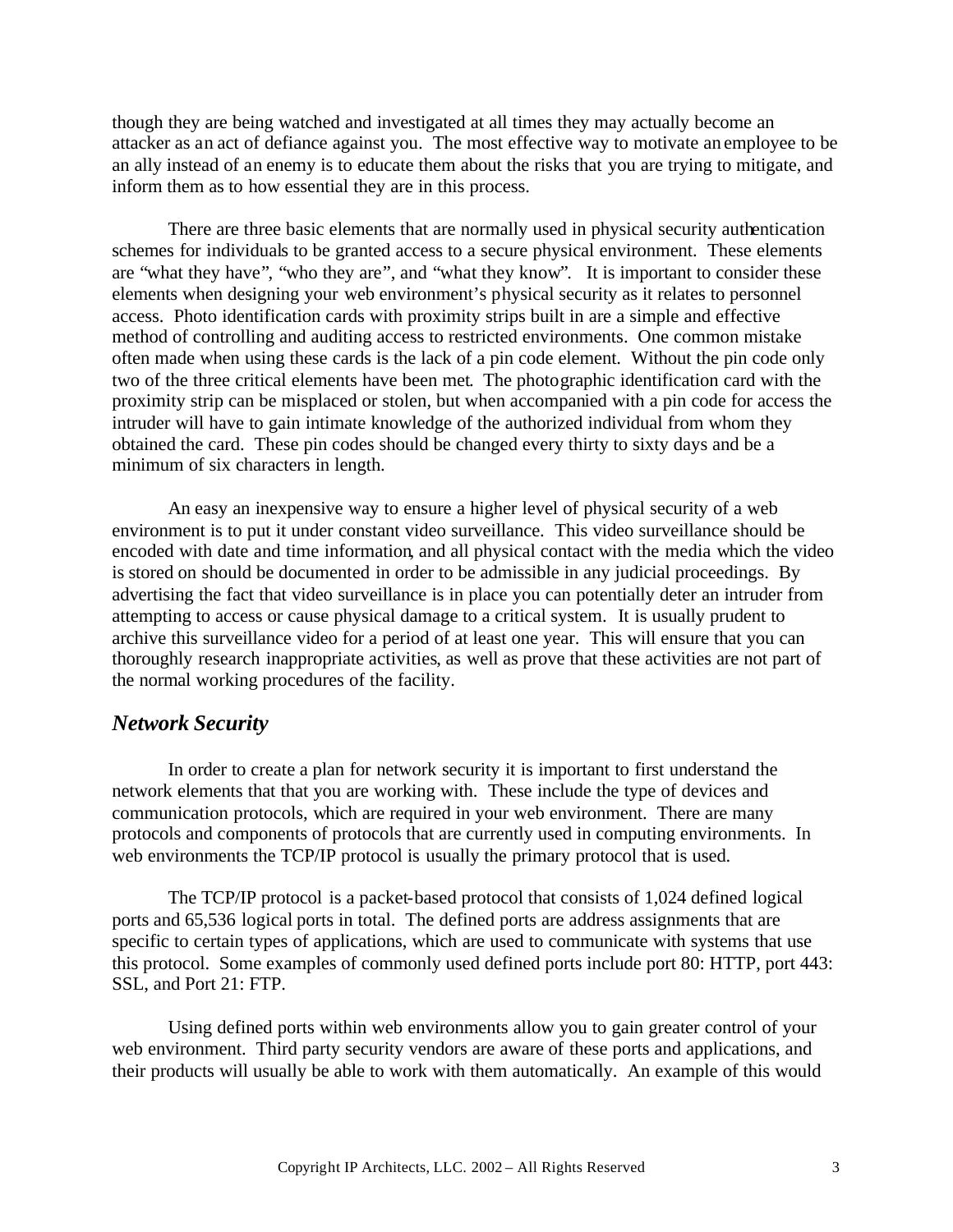be the ability to block specific data by application type instead of port numbers within a configuration program for a filtering device such as a packet filtering router.

It is important to plan your protocol requirements within your web environment carefully. While certain protocols may allow for more efficient data transport and easier application development, it is always important to remember the balance that has to be understood when planning for security. How secure do you want to be, versus how much you want to pay, and how much performance you would like to achieve. When dealing with web environments we can usually simplify this. In most cases the only ports that need to be opened to the Internet facing aspects of the web environment are port 80 (HTTP), and port 443 (SSL). This does not mean that you will not have other ports opened to local LAN transport between servers within in the environment. By opening only these two ports to the Internet facing interfaces you can greatly reduce your network risks and also focus your attention to these ports and the security risks involved with them.

When dealing with a web environment you will use a router as your interface device to the Internet. This router can be characterized as a traffic cop and guide for Internet traffic. It sends and receives traffic to hosts along the Internet based on IP headers that are part of each data packet. This IP header includes essential data that is included within the packet. Key data includes; the source IP address, the destination IP address, the size of the packet, and the port number the packet is attempting to access.

The Internet facing router usually has certain security features that can help enhance the security of the web environment. The router also has the ability to filter traffic based on the information included in the IP header. These filters are known as access control lists. It is important to setup these filters in a DENY ALL and then set the PERMIT function to allow traffic to the web servers and specific ports on the web server. This will ensure that the router logs all packets and sessions that are destined for the web server and automatically block all ports and protocols that you do not want to access the web server. It is also important to disable the routing of private IP (IETF RFC 1918) addresses, which should only be used in local area networks.

There are some other security precautions that should be taken when configuring the Internet facing router to enhance the security of the web environment. These include setting the DENY ALL function to block all packets and ports above 1024. Cisco routers will only deny protocols up to 1024 if not explicitly instructed to filter higher ports. An attacker will often use a port scanner such as an ISS system scanner or NMAP to scan your router to see what kind of traffic and which ports it will respond to. If an attacker is able to exploit an undefined high port they may go unnoticed because you are not specifically monitoring activity on these ports.

When implementing up your web environment it is important to establish a segregated subnet from your corporate network for the environment. This will allow you to mandate specific security policies and configurations that will only effect your web environment, and not your entire network. The added security will limit an attacker's ability to gain access to your corporate resources if an infiltration occurs.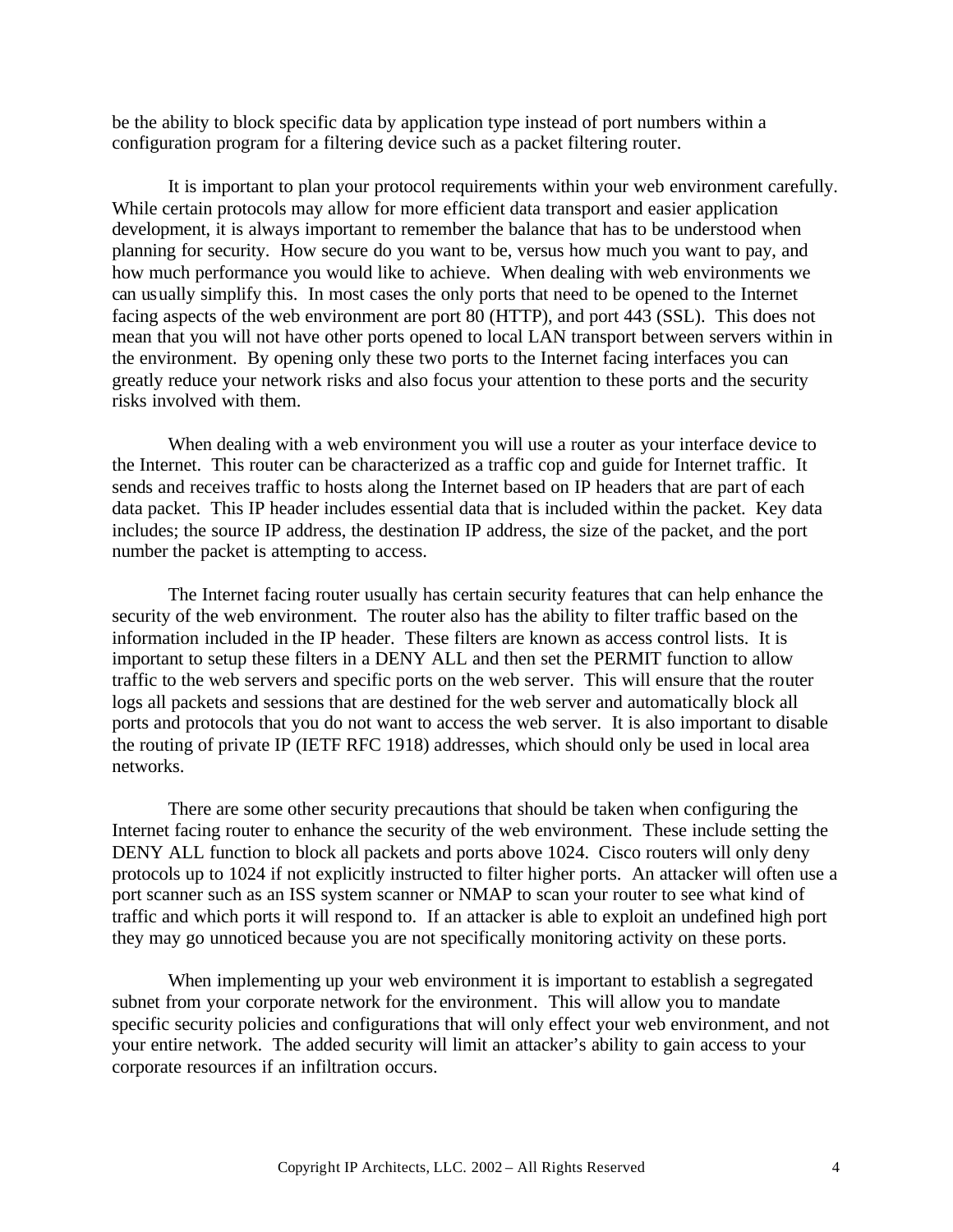In most cases you will have multiple layers of servers included in your web environment. A three-tier architecture that includes web servers, application servers, and database servers is now common (figure 1.0). In this design, the only element that has to be accessible from the Internet is the web server. This is an ideal situation in which to use layer two switches to facilitate communications between the servers.

Layer two switches not only enable high-speed communication between servers but also enable a higher level of security than router communication. They do this by communicating with the servers through the media access control (MAC) address that is uniquely assigned to each server network interface card instead of only using the IP address that is assigned to the server. IP addresses can be easily spoofed to fool a server into believing that the traffic it is receiving is coming from a trusted source. MAC addresses can be spoofed as well. This is much harder since the attacker must first determine the MAC address of the interface on the server they are originating the traffic from, and then obtain the MAC address of the interface they are attempting to compromise.

Layer two switches allow for virtual local area network (VLAN) to be put in place for the networking aspects of an environment (figure 1.0). In this case you can use the VLAN to create separate communication segments. When communicating with an Internet facing router you must utilize a public IP address in order to properly advertise your server to the Internet. This is not a requirement for equipment that is not exposed to the Internet.

The non-Internet facing equipment should communicate with each other through separate VLAN segments (figure 1.1) and use IETF RFC 1918 private IP addresses. This will allow sensitive traffic to be transmitted between servers without being exposed to the Internet where it potentially could be captured by an attacker. This traffic should be encrypted if possible, but even without the encryption this technique will increase the security of this traffic.

### *Virtual Private Networks for Data Transport*

When you use a web-hosting provider to host your web environment you will have a new range of network security issues that need to be addressed. One of the most important is the security of the data that is being transmitted between your environment and the web hosting provider's environment. An easy and efficient way to secure this traffic is to establish an encrypted Virtual Private Network (VPN) between your network environment and the provider's data center (figure  $2.0 - 2.1$ ).

Virtual private networks allow data to traverse the public networks (i.e. Internet as a transport mechanism while maintaining the security of private connectivity). This is accomplished by using encryption and authentication technologies, which ensure the integrity of the data while it is traveling over the public network. VPNs allow you to take advantage of the availability, reliability, and scalability of the Internet without having to incur to the cost of building out your own private network capabilities.

An IPsec compliant (IETF RFC 2401) VPN that utilizes digital certificates for authentication will offer you a high degree of security, data integrity, and interoperability with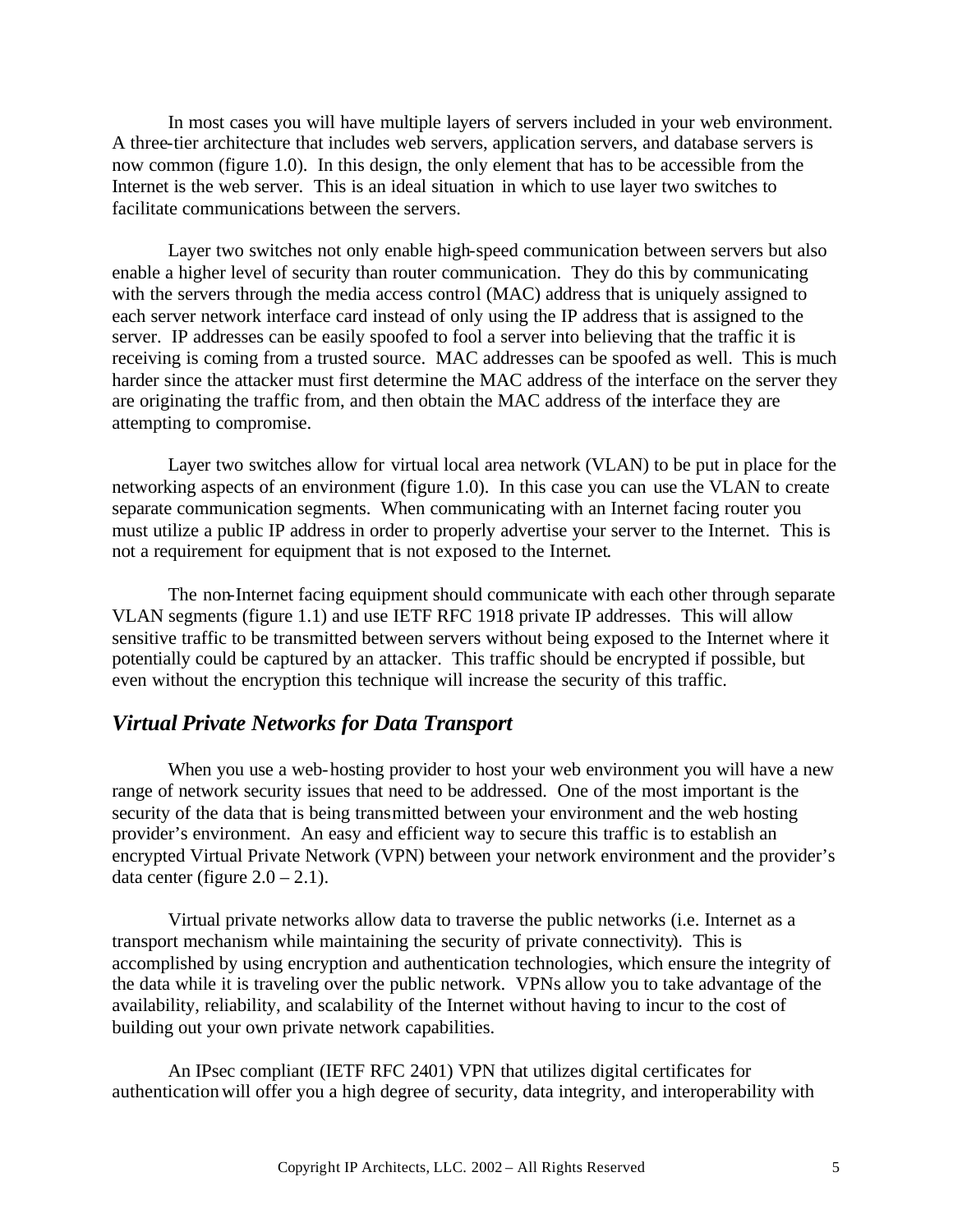other data providers. IPsec offers link integrity between two network access points using the Internet as the transportation medium. It does this by using strong encryption (168bit 3DES) with digital certificates as the authentication mechanism. Each packet is authenticated and verified to make sure that it was not changed in any way during transmission.

IPsec VPNs also include mechanisms that protect users of the VPN from a "replay attack". In a replay attack the attacker will attempt to capture packets in transit using a network sniffer. The attacker will then retransmit these packets back to the host at a later time to simulate the original transaction. This becomes extremely crucial when you are transmitting database updates between hosts. If an attacker were able to retransmit a series of transactions back to the host it could invalidate the data in the database. This would require a database audit and the need to potentially revoke all transactions since the last database backup occurred.

# *Application Security*

Application security should start at the software design phase. Unfortunately, many software engineers and developers find input from security professionals helpful but obtrusive. The suggestions that security professionals often will make tend to limit the capabilities of the software, and extend the development time required. It is very rare that a software engineer or developer will intentionally design or develop their software with security flaws. The current trend is to produce software at a fantastic pace that does not allow for thorough testing. Software that would traditionally be considered beta code with a limited testing audience is now being used in production environments. This phenomenon becomes blatantly apparent when you consider the number of service packs and patch releases that software manufactures release on a regular basis. The vendors are now using the end user to test their software, and make them aware of the bugs in their code.

This situation presents an interesting challenge when attempting to secure a web environment. While the installing of vendor-released patches is recommended, you must be careful when implementing these patches. Vendors tend to release security patches in two forms. Hot patches, and fully tested patches.

Hot patches are released when a high-risk vulnerability has been discovered and endangers the integrity of the system. These patches tend to remove the vulnerability, but often have not been thoroughly tested for their effects on the operating system or other programs that may be in use.

Fully tested patches take longer to be released, but have a higher level of integrity associated with them. They tend to be released with a number of other patches at the same time, and also have extensive release notes associated with them. These release notes are essentially the test results from lab environments, which can help a user predict how the patch will affect their systems. It is recommended that you wait for a fully tested patch to be released from a vendor if you do not have the resources to establish a test lab to test hot patches prior to installing them in production environments.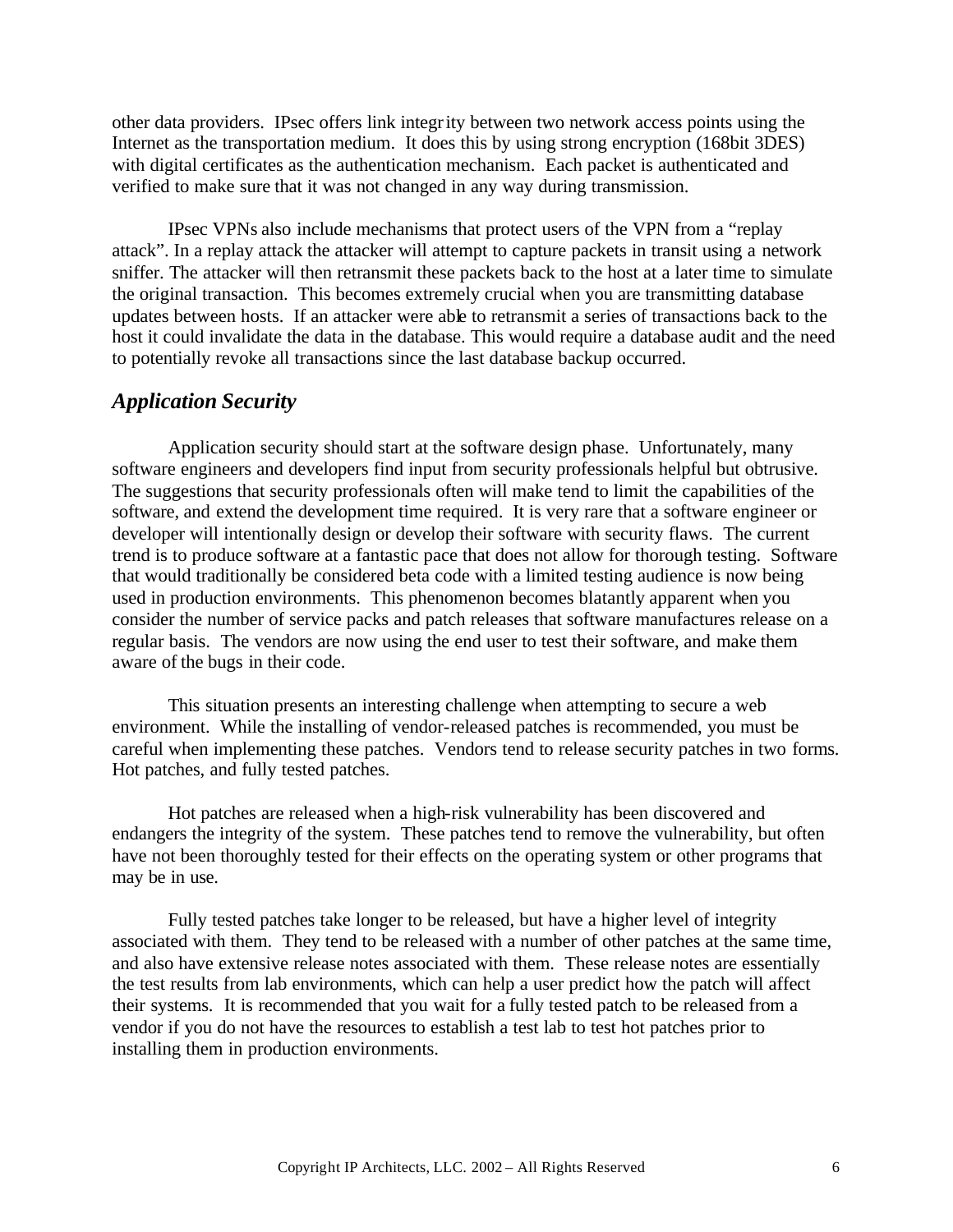The question that has to be asked at this point is "What do I do while I am waiting for the fully tested patch to be released to help counteract my system vulnerability?" The first thing to establish is to what extent does the application's vulnerability affect your system given the operating environment you are running the application in. Many of the vulnerabilities that are discovered only affect specific configurations. If your environment is at risk, you must make sure that you have other application level security precautions in place to help identify when someone is attempting to take advantage of the application's vulnerability to verify the integrity of the systems that are affected.

There are two common methods that can be employed to achieve this goal. Host based intrusion detection systems and file integrity verification tools. These two tools differ in their purpose and use, but together create a significant layer of protection for the systems that they are installed and used on.

A majority of the current host based intrusion detection systems work with a combination of heuristic data, and attack signature matching techniques. In this case, the data will be examined during the packet processing activity. The heuristic approach will watch specific activities on a host, and based on the security policy that is in place will trigger an alarm and potentially countermeasures to repel the attack. An example of an attack that a heuristic system would detect is the acceleration of permissions within a system. If a user is logged into the system with a guest level permission and suddenly has administrator privileges this would be something that the intrusion detection system would be expected to flag as a potential threat. The signature approach works along the same lines as a virus scanner works today. The vendor will provide signatures of attacks on a regular basis and will compare system activity with these signatures.

Another approach to host based intrusion detection is to examine the system and event logs that a system generates for suspicious activities. These systems have the benefit of being less intrusive to both operating system and the applications that are running on the host. These tools still follow the same heuristic and signature matching approaches, but do so after the activity has been captured. When using these systems it important that you enable all of the appropriate logging features within the operating system and applications that the intrusion detection software can analyze. It is also a good idea to have these logs written to a separate host and analyzed on this device. This will reduce the risk of an attacker being able to delete the logs in order to defeat the intrusion detection solution, and hide their activities.

The real key to these tools is the logging that they can offer. The logs of any intrusion detection systems and all system logs should be offloaded to a system outside of the web environment. This will prevent an attacker from deleting or modifying the logs to cover their tracks. These logs can then be used to determine how the system was accessed and what elements were accessed or modified.

File integrity tools will generate one-way hash signatures of files that can be used to detect file tampering or alteration. One-way hash functions convert messages of any length into a fixed-length message digest. This message digest cannot be reversed and is unique to each file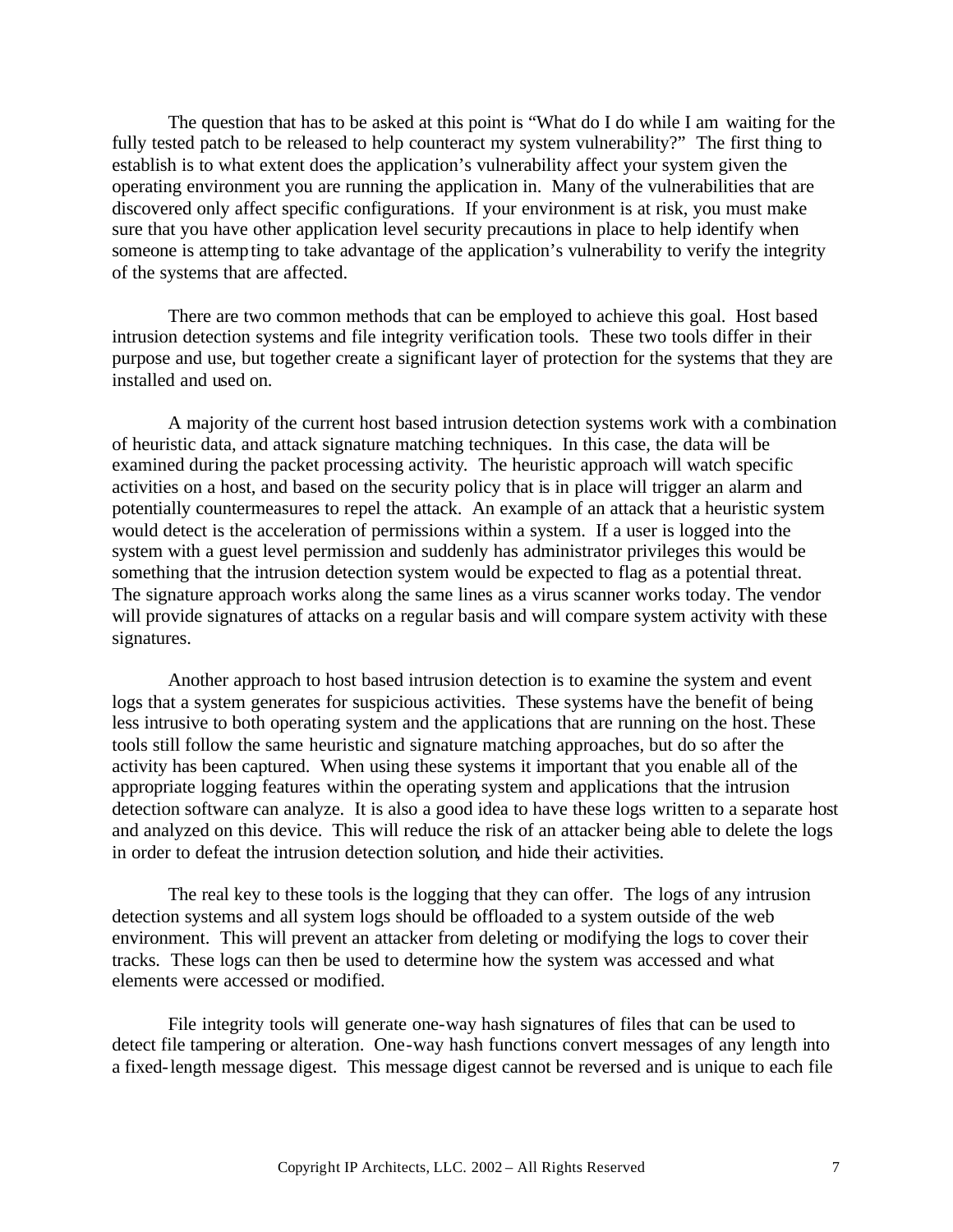that is hashed. Changes that are made to the files will result in a different hash result after it has been processed.

Once you have a library of message digests from hashed files it is important to store them on read only media (e.g. CD ROM). This way you ensure that the hashes cannot be tampered with in any way. You can then use this library as reference which you can compare future message digests of the same files against. If any of the message digests of the newly hashed files do not match the reference copy you not only know that something has been modified, but you will know the exact file that was modified. It is important to note that file integrity tools work well for files that are not changed often (e.g. system files), but also are not appropriate for files that change on a regular basis (e.g. dynamic transaction databases). It is also important to generate new hash libraries each time new software or content is installed in the environment. This will ensure that the comparisons are always being performed on the most recent version of the production installation.

# *Honey Pots*

Once you have taken all the measures that you can to secure the host, you can take measures to lure attackers away from your host by creating a more attractive target for an attacker. This technique is commonly known as deploying an "electronic honey pot". A honey pot is a tool that is setup to create the facade of an actual host, which is vulnerable to attack. Attackers will tend to look for the easiest attack point in an environment, and a honey pot becomes the most vulnerable point in the environment.

When deploying a honey pot solution it is important to understand what it is you are trying to accomplish with the device. There are different versions of honey pot software currently available. Their functionality can range from merely creating a convincing facade and logging an attacker's activities, to tools that will log the attackers activities, trap them within a sandbox environment, and attempt a trace back an attacker to a source computer. The level of complexity that you choose to deploy will depend on your commitment to maintaining the honey pot itself.

Honey pots present an interesting problem from maintenance and support perspective. Commercially available honey pot software will tend to be fingerprinted in relatively short period of time. This fingerprinting will allow a savvy attacker to understand that they are interfacing with a false device and move on to another device in the network. An attacker can also identify the honey pot if the content on the server is not kept up to date or the software itself is not kept up to date with vendor updates. This means that the honeypot must be included in the content update scheme for the environment, as well as closely watched and monitored. If it is not kept current it will quickly become and expensive element of the environment that enhancing the overall security.

# *Final Thoughts*

The key to any security design or implementation is the understanding of what it is you are trying to protect, and whom are you trying to protect it from. With this understanding you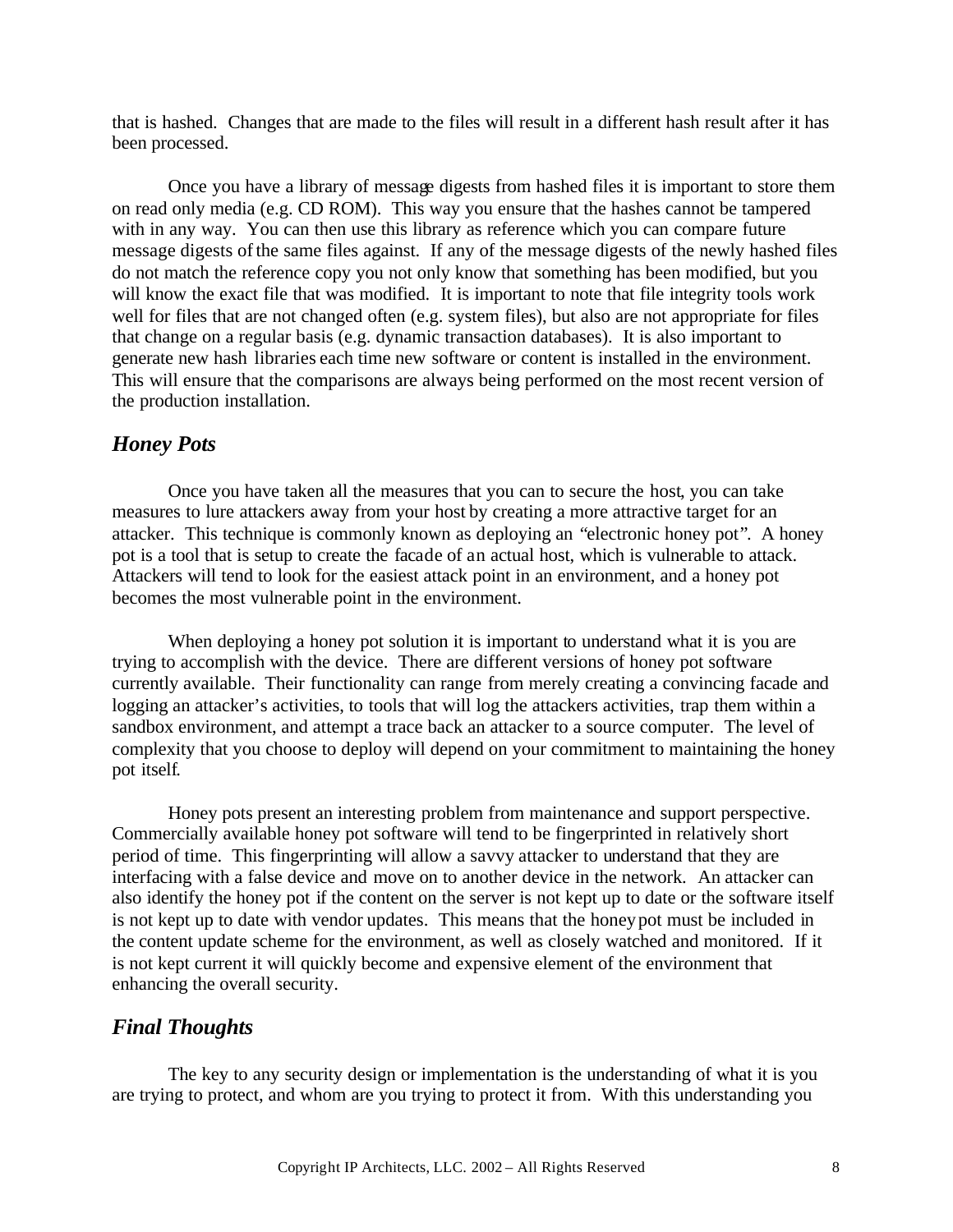can ensure that you are deploying your resources appropriately and can justify your activities. There is no one solution that will secure your web environment against every situation that you will encounter. Security designs commonly resemble Lego $^{\circledR}$  sets. There are multiple elements that come together to create a complete security solution. Individually each element serves a purpose, but when put the elements together they create something better. The instruction set that you follow to create the security solution is the security policy. This policy sets the stage for any and all security related activities that will take place within the environment. Once you have followed the instructions and put all of the pieces together you will have a security solution that will meet the requirements of your web environment.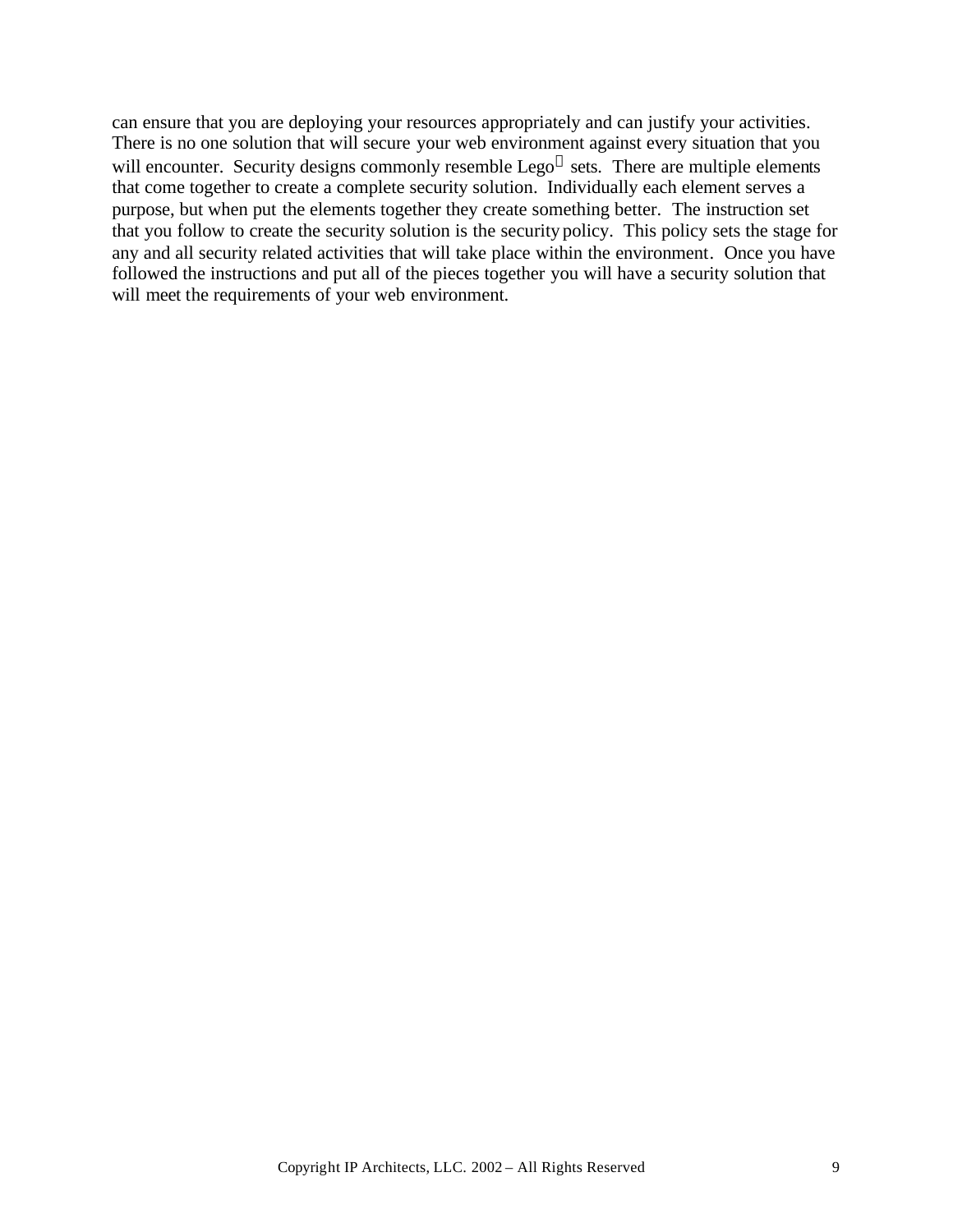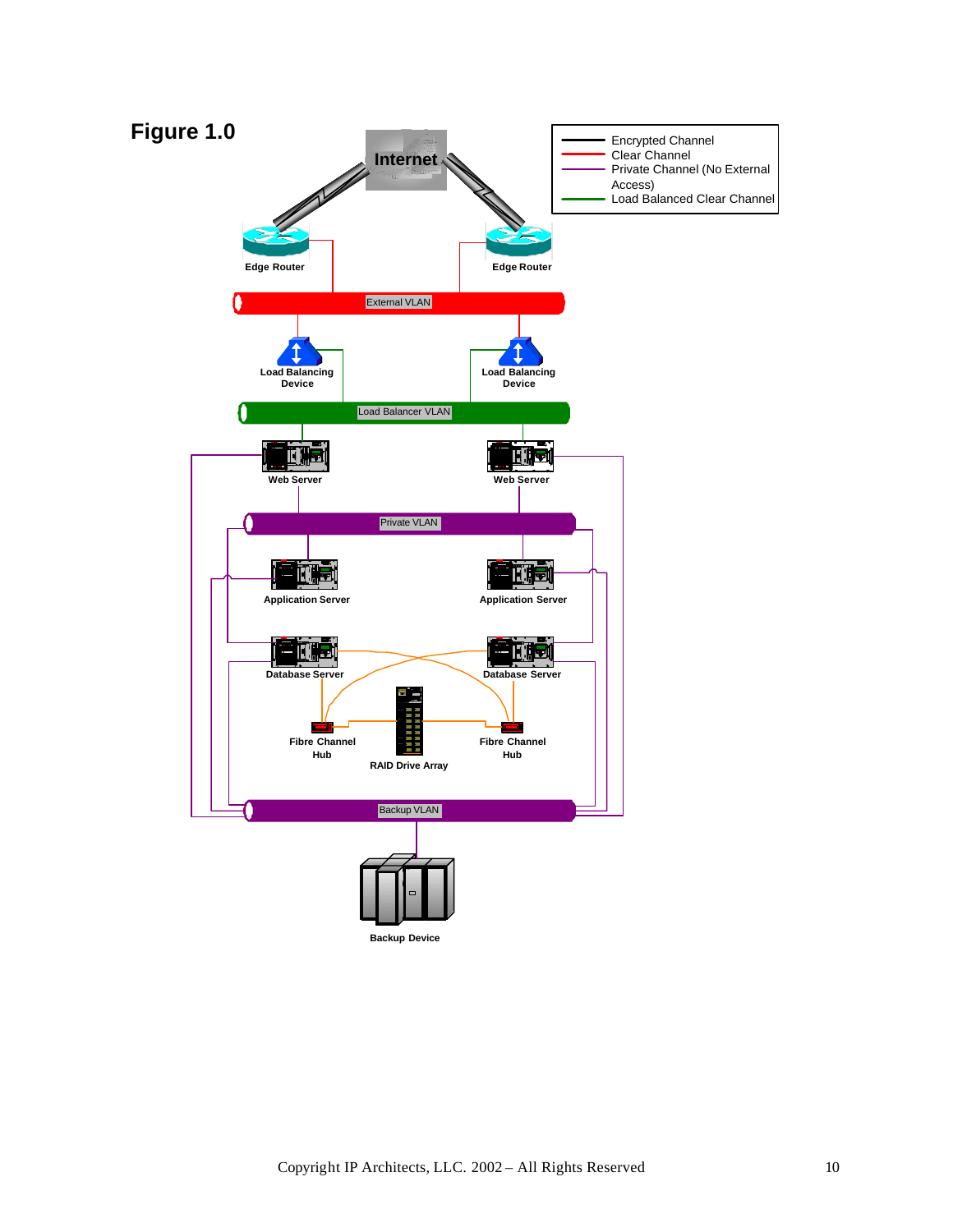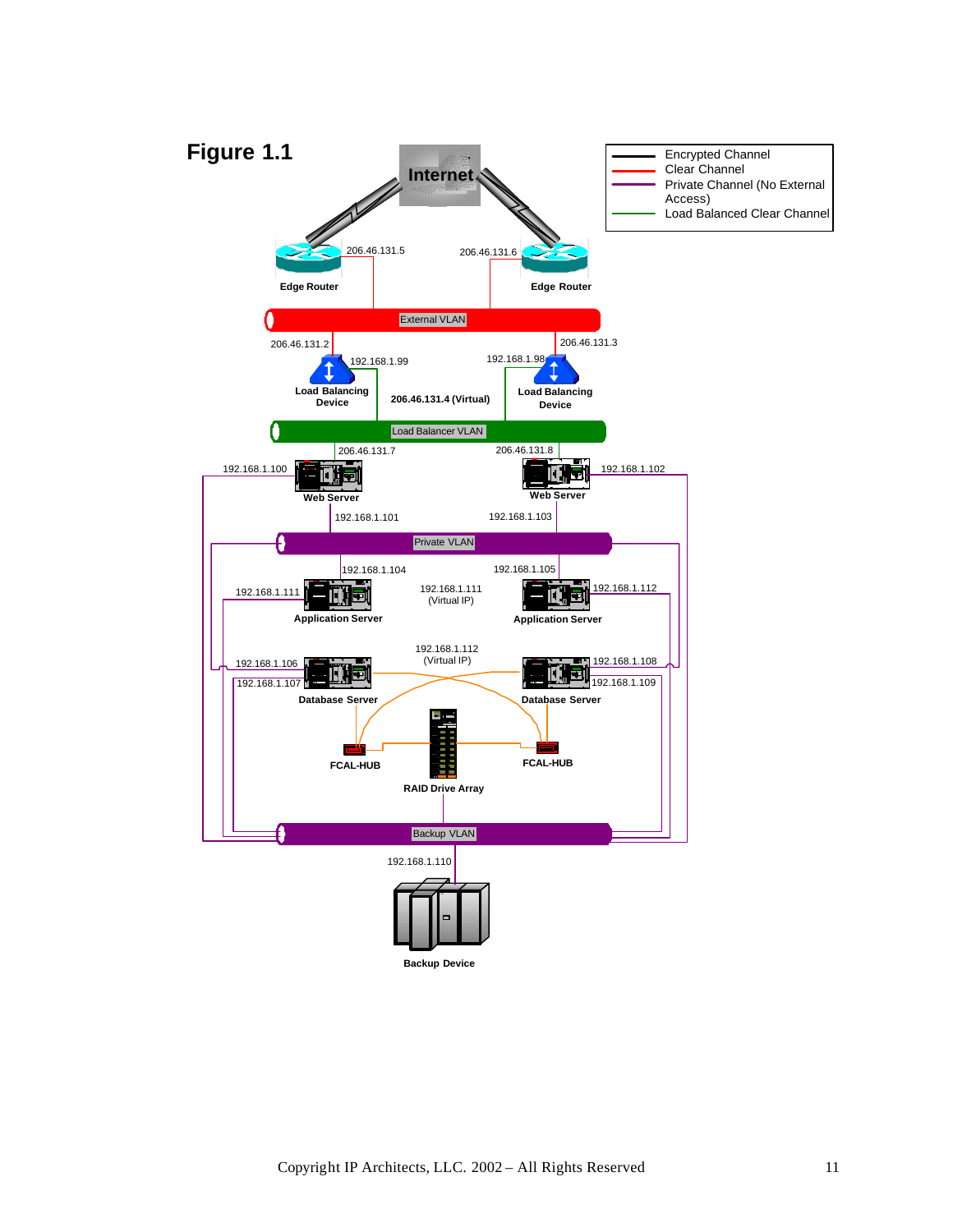